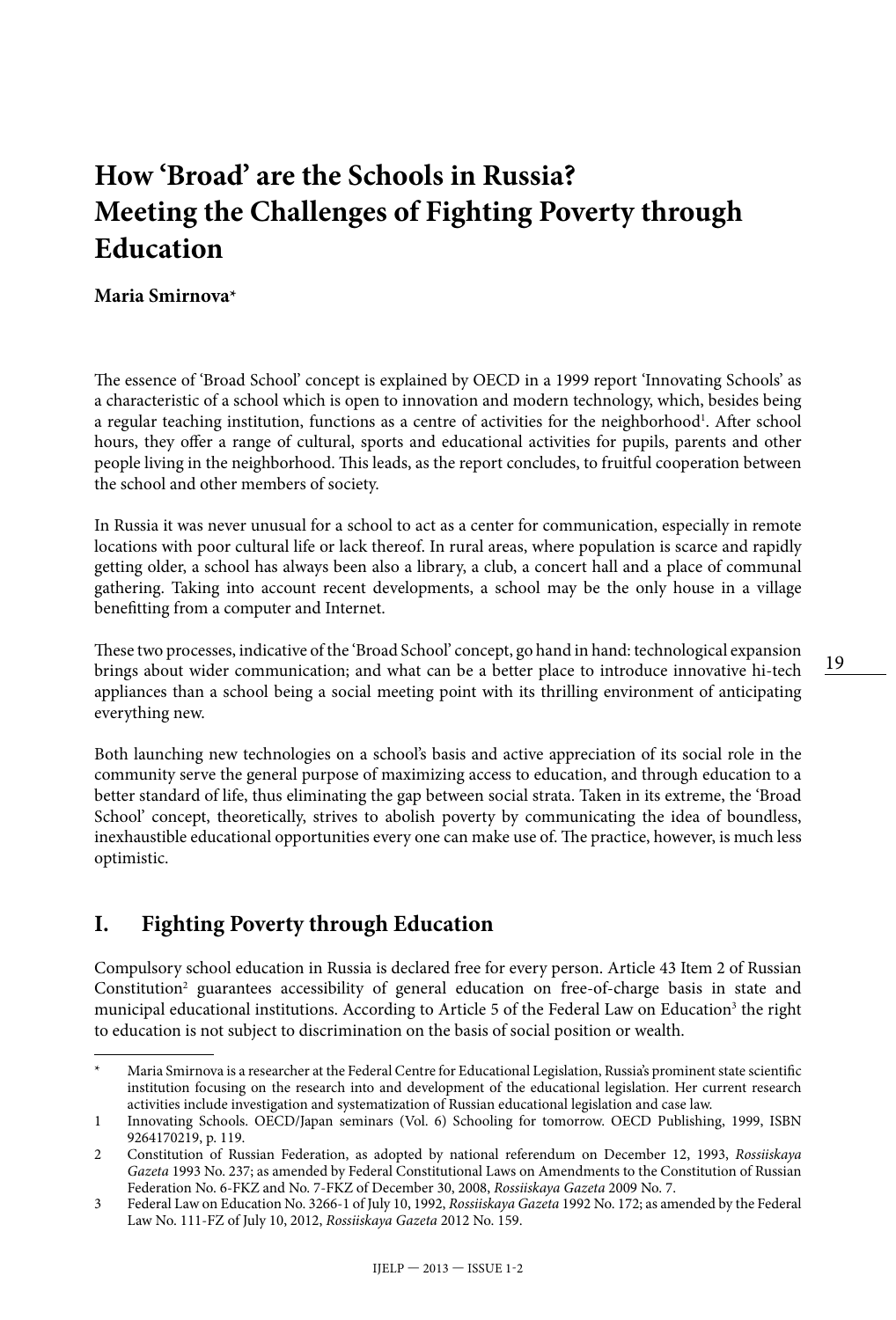#### MARIA SMIRNOVA

The state undertakes to provide necessary socio-economic conditions for proper realization of this right. More precisely, regional state authorities are responsible for securing the right to receive preschool and general education in schools by means of subsidizing local budgets in the amount necessary for organizing educational process, paying the staff, buying the textbooks and teaching aids, covering operating costs and purchase of expendable supplies on a fixed normative basis (Article 29 Item 6.1. of the Federal Law on Education). Maintenance and utility charges are covered directly from local budgets.

Not only are general expenses of running a public school met by the public funds, but also the state provides assistance to those children who choose to receive pre-school and general education at a stateaccredited private school<sup>4</sup>. The assistance is provided within the same financial normative allowed for public schools.

According to Article 5 Item 5 of the Federal Law on Education, in order to implement the right to education of citizens in need of social assistance, the state fully or partially bears the cost of their maintenance during the period of their education. Categories of people who receive this support, its amount and the procedure of its provision are established by relevant legislation.

All of the legally enforced guarantees mentioned above convey the illusion of unconditionally free and accessible general education. However, ubiquitous corruption and illegal extortion of money from parents under the guise of 'voluntary donations', unregistered and uncontrolled, make 'free' education in public schools rather costly.

In spite of using official fundraising methodic involving a transparent account controlled by the school board, most public schools continue to ask parents to bring cash for various purposes, be it planned annual expenses or unexpected and urgent incidents (a broken window or a leaking ceiling). Parents throughout the country constantly report paying 'recommended' yet fixed contributions for school security, school meals, school textbooks, school events and sports, and, probably one of the most irritating in this context, for collective Birthday presents for school teachers<sup>5</sup>.

For example, a free municipal school in Moscow with advanced study of English may incur additional expenses circa 90,000 rubles (approx. 2,307 EUR) per annum. This amount includes special textbooks (2,500 rubles (approx. 64 EUR)), 'voluntary donations' for the school's operational needs (10,000 rubles (approx. 256 EUR)), collective excursions (1,000 rubles (38 EUR)), and, paradoxically, private tutor of English (72,000 rubles (1,846 EUR))<sup>6</sup>.

Some parents claim being forced into paying teachers of the school their child is studying at for private lessons. Teachers are alleged to underscore performance of those children, whose parents refuse to cooperate on this matter. The fact is, that unprecedentedly low quality of school instruction combined with overloaded classes does not provide knowledge and skills required to pass the Unified State Examination, USE, at the end of school course. The results of the USE either pave the way to higher education, as most of the universities nationwide accept it as admittance test, or leave the child outboard of professional education. Thus, paying capacity of parents inevitably affects their child's right to education.

The Draft of the new Federal Law on Education in Russian Federation introduced to the State Duma – the Parliament of Russian Federation – on 31 July 20127 initially addressed this problem with due consideration. Its Article 48 Item 5 as of March 20128 prohibited commercial individual pedagogical

<sup>4</sup> This is a new guarantee introduced by the Federal Law of 28 February 2012 No. 10-FZ On Amending the Federal Law on Education, which entered into force on 1 July 2012;<http://docs.pravo.ru/document/view/22121879>

<sup>5</sup> How Much is 'Free' Education in Tula? *Komsomolskaya Pravda*, 1 September 2010, http://kp.ru/daily/24550/727292/

<sup>6</sup> What Is the Cost of Free School Education? http://www.s-cool.ru/postt1985.html

<sup>7</sup> Edict of the Government of Russian Federation 'On the Draft of the Federal Law "On Education in Russian Federation" No. 1386-r of July 31, 2012. *SZ RF* 2012 No. 32 item 4599.

<sup>8</sup> This version is available at http://www.lexed.ru/obr/2012/?proekt304.html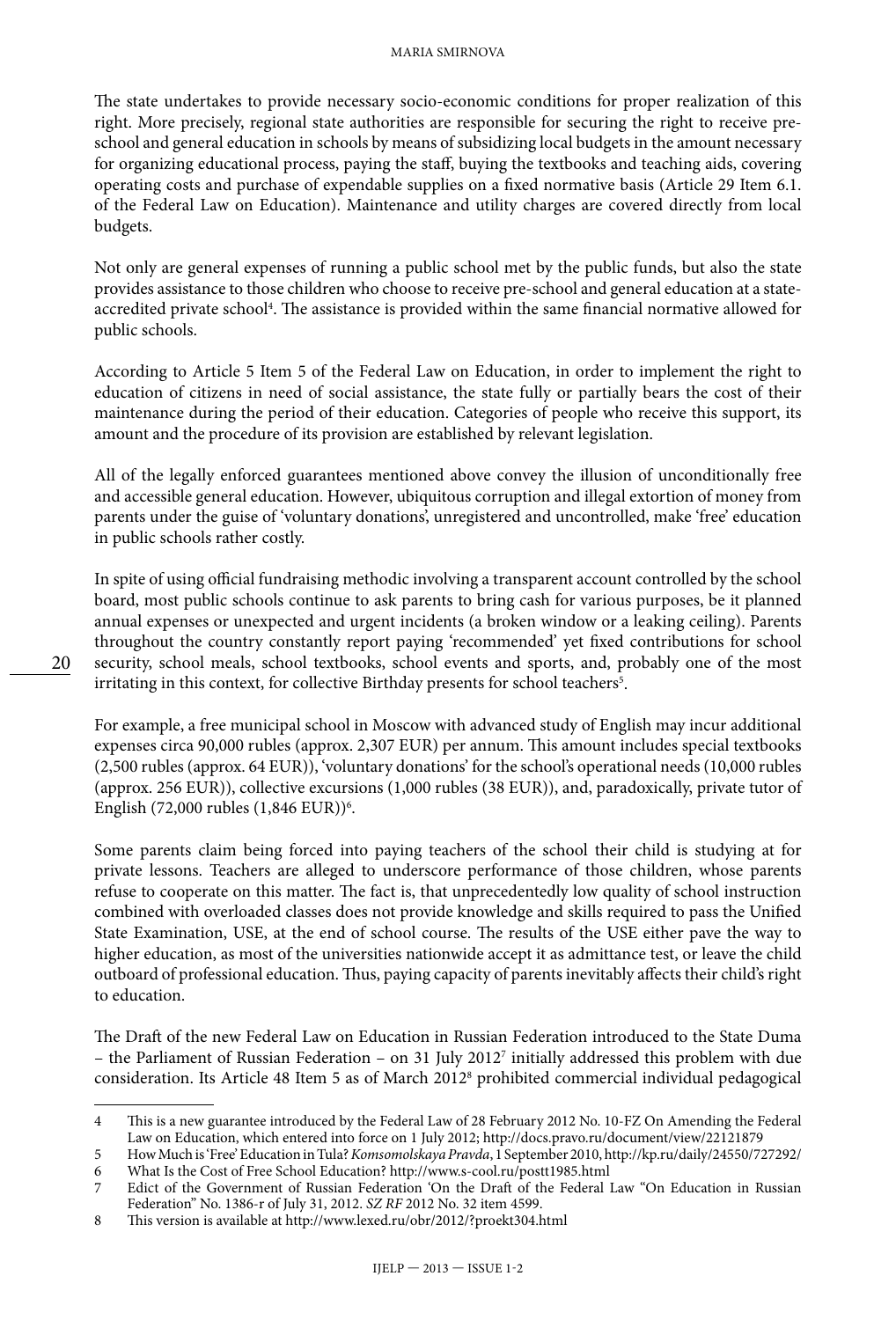activity with children of a teacher's own class. Such conflict of interest was described as a situation in which the teacher's personal financial incentive affects his or her professional duty at school. The article also regulated procedural matters of solving a conflict of interest. However, the latest version of the Draft<sup>9</sup>, now preparing for the first hearing in the State Duma, refrains from intervening in relations of such kind; although the definition of conflict of interest is left intact, there is no clear prohibition to be a private tutor for one's own pupils.

The examples given above illustrate ineffectiveness of education as a poverty-fighting instrument in Russia. Unfortunately, in real life both general and higher education in Russia contribute to extending the gap between diverse social groups and to marginalizing the least wealthy. As proved by a series of research, remote locations (countryside, small villages) are the most unfavorable places of being born in: the smaller is the settlement of origin, the greater are the chances to join the ranks of impoverished<sup>10</sup>.

As to contrast, back in Soviet times schools were literally charity entities. Not only was education for all intents and purposes free of charge, surcharge or undercover charge for everyone, but also the schools were strongly encouraged by the law<sup>11</sup> to maintain so called 'mutual assistance funds'. These funds were intended to provide financial and material support, food, clothes and textbooks for children in need. The burden of contributing to assistance funds was not laid on more wealthy families, as it might have ruined healthy socialistic atmosphere in the class, but rather was delegated to municipal budget, collective farms and enterprises, and professional unions.

In contemporary Russia accidental charity actions aiming at helping low-income families with preparations to a new school year are initiated and handled either by private charities or by groups of non-indifferent parents. For example, in August 2011 a charity-run event in Moscow resulted in collecting 24 tons of clothing, 12,000 textbooks, 40 computers and other items of equipment needed for school children for distributing between 2,197 disadvantaged families<sup>12</sup>. The same action is planned for August  $2012^{13}$ .

It is worth mentioning, however, that more or less conceptualized attempts have been made lately to fight poverty through education and to enhance involvement in education of those categories of children who would otherwise be left outside the education system. The most notable of them are listed below.

## **A. Priority National Project 'Education'.**

On 5 September 2005 then President of Russia Vladimir Putin has announced the launch of four priority national projects 'Education', 'Health', 'Affordable Housing' and 'Development of agriculture'. According to the President, these areas define both the quality of an individual's life and well-being of the society. Additionally, effective dealing with these issues has a direct impact on demographic situation in the country and, most importantly, provides the necessary starting conditions for the development of human capital.

Interim results of the National Project directly affect the right to education of the most disadvantaged children. Firstly, within the National Project all Russian schools have been equipped with wire Internet connection and computers on the expenses of the federal budget. In some remote villages a rural school may not have a landline telephone, but will have a computer connected to the World Wide Web. Widening access to the Internet aims at spreading modern technology in all areas of life

<sup>9</sup> The latest version is available at http://www.lexed.ru/obr/2012/?proekt070812.html

<sup>10</sup> Klucharev G. A., Kofanova E. N. On the Dynamics of Educational Behavior of Wealthy and Disadvantaged Russians. Federal State Budget Scientific Institution 'Institute of Sociology of Russian Academy of Sciences'. http:// www.isras.ru/files/File/Socis/2004-11/klyucharev\_kofanova.pdf

<sup>11</sup> Article 2 Item 3 of the Law of 16 April 1959 on Strengthening of Ties between School and Life and on Further Development of the System f People's Education.

<sup>12</sup> More Than 40 Computers Collected by the Moscovites for Low-Income School Children. 23 August 2011. http:// www.moskva-tyt.ru/news/20110823-boleye-40-kompyuterov-sobrali-moskvichi-dlya-7.html

<sup>13</sup> See http://www.molnet.ru/mos/ru/n\_9/o\_54341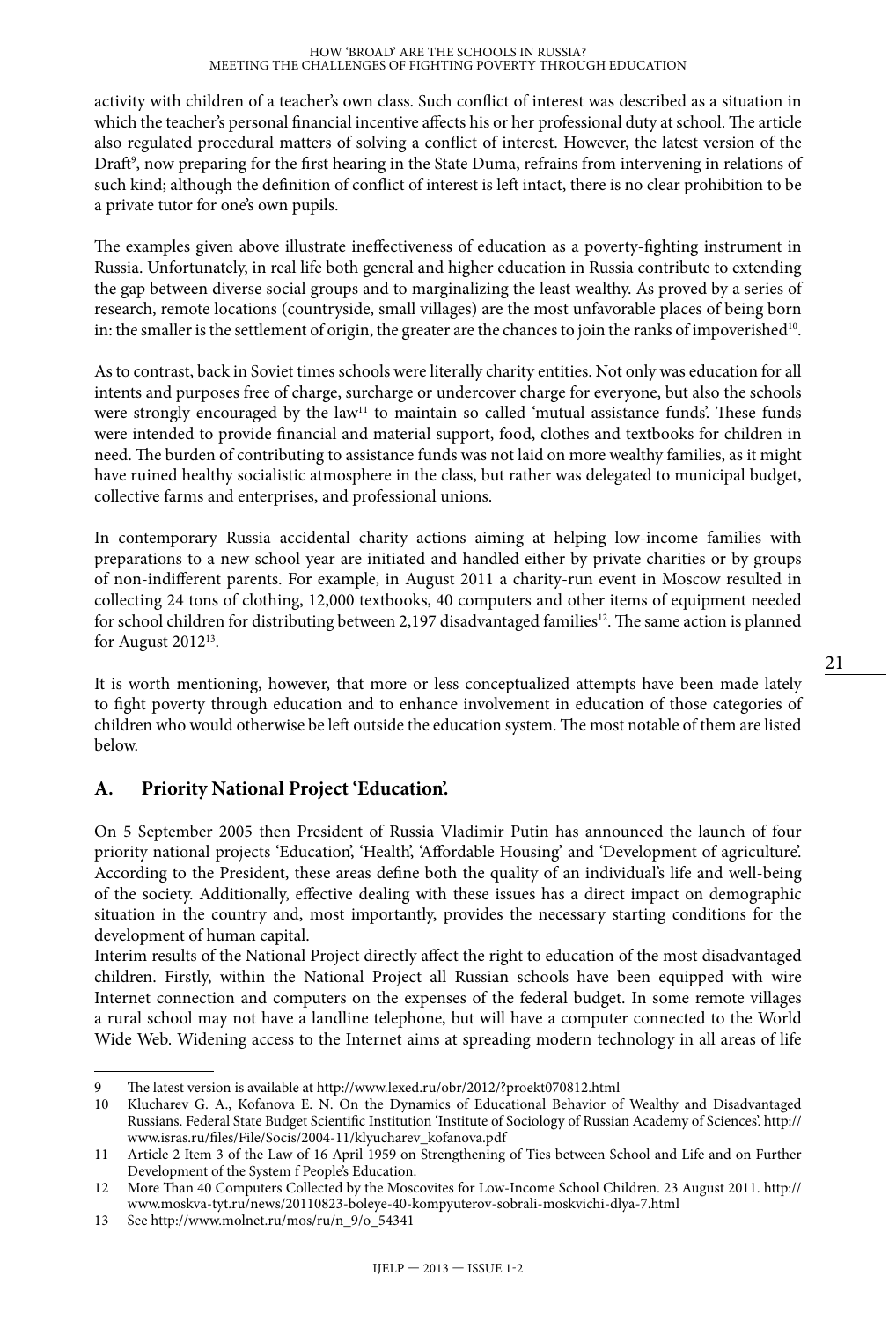#### MARIA SMIRNOVA

nationwide. Authors of the project believe, that the development of electronic educational resources will lead to fundamental changes in the results of education, through implementation of individual educational programs<sup>14</sup>. Although prosecutor inspections across the country have disclosed facts of uncontrolled access to dangerous content, as well as facts of using the computers for personal purposes of a school's principal instead of educational purposes<sup>15</sup>, in general, this line of the National Project provides uninhibited and equal opportunities for all school children in Russia to uncover their potential regardless of their location and social status.

Secondly, the National Project contributed to physical accessibility of education by funding the purchase and maintaining costs of school buses for rural areas. Roughly 1 billion rubles (approx. 25.6 million euro) are being assigned from the federal budget annually for this line of the Project since 2006. Misuses and corrupt practices are inevitable<sup>16</sup>, nevertheless, even the most disadvantaged children from the poorest areas and remote villages have received a potentially free access to the nearest rural school.

### **B. Federal Target Program for Development of Education for the period 2011- 2015***17.*

The Program is a strategic plan of actions worth 140 billion rubles (approx. 3.6 billion euro) aimed at 'enhancing availability and accessibility of education of contemporary standard to all categories of citizens regardless of their place of residence, social status, welfare and medical conditions'.

Some of target values of the Program are focused on broadening access to education for disadvantaged children. For example, the Program aims at securing availability of choice of professional specialization, including distance learning and vocational schools, for secondary school graduates residing in remote rural areas.

#### **C. National Educational Initiative 'Our New School'.**

This program was introduced by then President Dmitry Medvedev in 2010<sup>18</sup> as an instrument of strategic educational policy aimed at creating a school that is able to reveal personal capacity of children, to cultivate their interest in learning and knowledge, their desire for spiritual growth and healthy life, to prepare children for professional work, to help them meet the challenges of modernization and innovative development of the country.

According to the description of the program, 'New School' is a school for all. In all schools every attempt will be made to provide for successful socialization of children with disabilities, children without parental care and children in a difficult situation.

<sup>14</sup> Official website of the Ministry of Education and Science of Russian Federation, www.mon.gov.ru

<sup>15</sup> Artemieva A. I. Financial Support of the National Priority Project 'Education': Ineffective Costs or Inadequate Practices? (The Case of Mordovia Republic). *The Yearbook of Russian Educational Legislation*, Volume 5, Issue 2. http://www.lexed.ru/pravo/theory/ezegod52/?art.html

<sup>16</sup> Ibid.

<sup>17</sup> Federal Target Program for Development of Education for the period 2011-2015, approved by Government Decree of 7 February 2011 No. 61. *SZ RF* 2011 No. 10 Item 1377.

<sup>18</sup> www.kremlin.ru/news/6683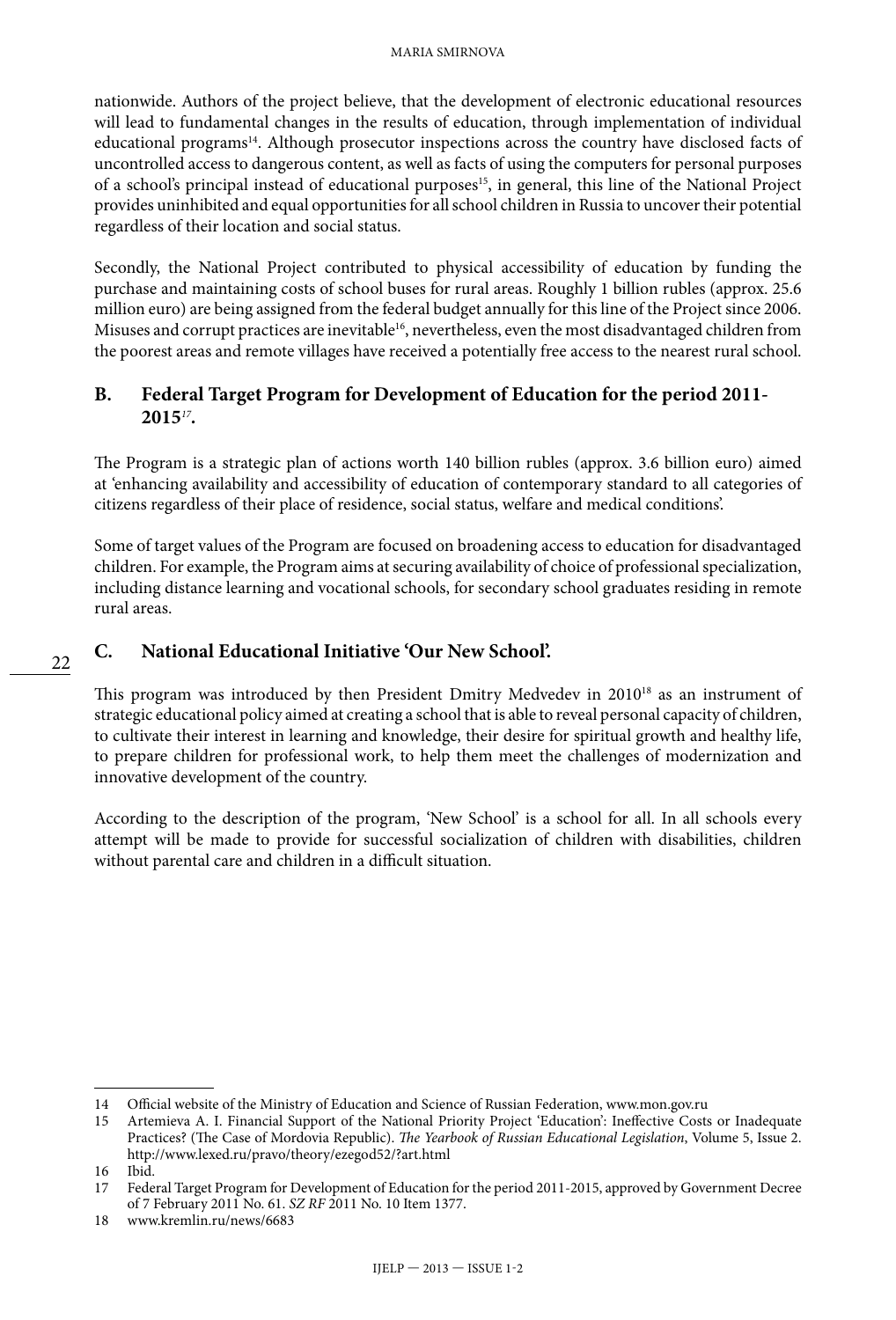## **D. Concept of Long-Term Socio-Economic Development of Russian Federation until 2020 (Strategy 2020)** *<sup>19</sup>.*

The main target of the Strategy 2020 is to provide a gear for transition from current economic model based on export of natural resources to innovation-driven model. Such a transition requires a new mechanism of social development, supported by a well-balanced coordination of freedom of enterprise, social justice, and competitive capacity of the nation as a whole.

Human development is number one priority of the Strategy, and the role of education in achieving this target is not the least. Particularly, the Strategy suggests transformation of the concept of education as such: from streamline mass education indicative of industrial economy to free-flowing continuous individually planned type of education vital for innovative socially oriented economy. Education system of the new model should steer creativity, breed socially reliable and responsible personality, while accommodating universal fundamentals of science.

Notably, fighting poverty is categorized under the same target as education – human development. The Strategy announces the need to design a targeted support scheme for people in need, elderly people, disabled, and children.

The Strategy emphasizes main principles of the new model of education system: project activity, transparency of education, its openness to external demands, competition-based support of leaders, targeted social assistance, networking and strategy in decision-making.

Interestingly enough, the Strategy twists the purpose of education and its main institutes to serve the mission of social development, particularly, by means of the following:

- − generating a network of educational services to provide for early development of children irrespective of their origin, place of residence, medical conditions, or social position;
- − establishing an educational environment securing accessibility of quality education to children with disabilities;
- − launching a mechanism of successful detection and ensuing sustenance of talented children;
- promoting vertical mobility of learners, expanding financial instruments thereof, including student  $loans<sup>20</sup>$ .

Program instruments described above set general targets and benchmarks for decision-makers to follow. However, locally, the system remains inert and unresponsive to innovations. This trend grows stronger as we move deeper into the country to find the smallest link in the chain – a rural school.

<sup>19</sup> Concept of Long-Term Socio-Economic Development of Russian Federation until 2020, approved by Government Instruction of 17 November 2008 No. 1662-r. *SZ RF* 2008 No. 47 Item 5489. http://www.szrf.ru/doc.phtml?nb=00 \_00&issid=2008047000&docid=107

<sup>20</sup> Today neither policy, nor economy incite the banking system into lowering interest rates for student loans. Currently, banks offer a true 'bargain' of 10-12 percent interest rate with 5 years term of return. An attempt has been made recently to address this problem by backing the losses of banks participating in the experimental program for state support of student loans (Regulations on the Experiment for the State Support of Educational Loans for Students of Accredited Educational Institutions of Higher Professional Education, as approved by the Government Decree No. 699 of August 28, 2009, *Rossiiskaya Gazeta* 2009 No. 164). Under the experiment the state undersigned to assist students by lowering interest rate of a bank participating in the program by compensating three-fourth of the Central Bank refinancing rate (currently 8 percent). The rest one-fourth increased by three points is thus the maximum rate allowed for the student loan. As a result, Russia's largest Sberbank offers a 5 percent interest loan for the period of 10 years following the successful graduation. Still a way to go in comparison with interest rates as low as 2.8 in several US banks or 3.4 percent Direct Subsidized Loans by the Federal Student Aid.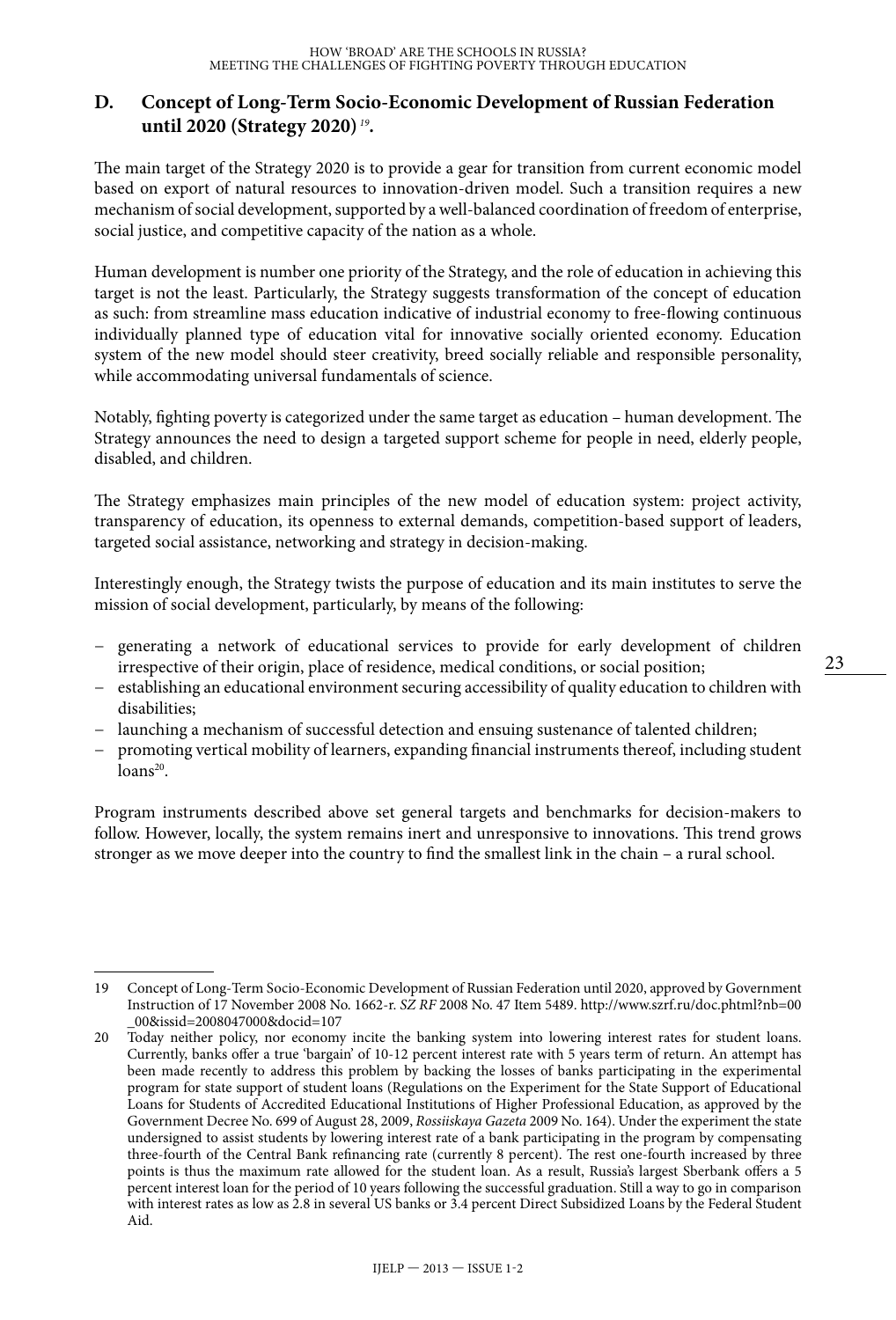# **II. Rural School as the Embodiment of the 'Broad School' Concept**

Rural school is a type of educational institution with a unique set of characteristic. First, it is ungraded. It serves to meet the needs of some 10-140 children of a small village or a group of settlements located within a radius of up to 30 km. The children are of different ages, the classes are very small, and the teachers do multi-task job to provide their educational needs on a level required to preserve the school's accreditation status. Meanwhile, rural schools make up for 69 percent of all Russian schools with 30 percent of all school children learning there and nearly 40 percent of all school teachers<sup>21</sup>.

Second, the expenses of the state budget on running a rural school are unprecedentedly high in comparison to running a 'standard' municipal school. The normative for a municipal school ranges from 3,000 to 5,000 rubles per pupil annually (approx. 77-128 EUR), while in a rural school the figure may reach as high as 45,000 rubles (approx. 1,153 EUR).

Third, pedagogical process in rural schools is characterized by certain methodological peculiarities: non-conventional instruction and organization of educational process, prevalence of individual instruction, consideration of local conditions. Historically, rural schools tend to include into their curricula courses and modules reflecting specific features of their local environment: farming and gardening, agriculture, housekeeping, mechanized works and so forth<sup>22</sup>.

Last, but not the least is the unchallenged role of a rural school as a cultural center of the community. School library, school museum, sporting facilities become pulling power for young people of a village, who would otherwise be involved into criminal activity, alcohol and drugs abuse. Rural school is a preserver of local traditions and local culture; it is arguably the only social institution capable of solving the problems of work school<sup>23</sup>; it is, literally, a cultural oasis of a village, compensating lack of parental concern and thoughtful upbringing.

Educational and intellectual potential of a rural school, being the only local socio-cultural institution of a village and endowed with the highest concentration of intelligence of its cohesive pedagogical team, can be considered a driving force of social change for its ability to suggest ideas, promote initiatives, propose and implement programs of socio-cultural, spiritual and moral development of the village. Traditional social and cultural proximity of rural teachers to the rural environment is a powerful factor of turning a school into an active moving force of the village that can effectively influence the position of citizens<sup>24</sup>. Thus, a rural school not only serves as a place of extra-curriculum activities for children, but also works as a solidifying social institute for their parents.

As explicitly indicated above, the significance of a rural school in the process of cultural development and careful preservation of local traditions and small settlements per se cannot be overestimated. Nevertheless, recent adjustments of educational policy have led to complex restructuration of educational institutions located in rural areas<sup>25</sup>.

According to the Concept of restructuration, this process is aimed at optimization of the regional education system, thus enhancing the quality of education by means of more effective use of material, technical, human, financial and managerial resources of educational institutions on the basis of their concentration and cooperation. In other words, ineffective, nonproductive, unsafe, empty or nearly

24

<sup>21</sup> What Should We Do with Rural Schools – Close Down or Bring Closer to the Market? Interview with Tatiana Abankina. http://hkola.narod.ru/news/indpost179.html

<sup>22</sup> Rural School: Experience, Problems, Prospects. Victor Filimonov. Information and Education Portal of Khanty-Mansy Autonomous District - YUGRA. http://www.eduhmao.ru/info/1/3754/23544/

<sup>23</sup> 'Arbeitsschule' in terms of Georg Kerschensteiner: Begriff der Arbeitsschule. 1912; *Wissenschaftliche Buchgesellschaft*, Darmstadt 2002, ISBN 3-534-15195-X.

<sup>24</sup> Report of the Ministry of Agriculture of Russian Federation Report 'On Development of Rural Schools as Socio-Economic, Spiritual and Moral Centers of Rural Environment'. http://www.mcx.ru/documents/document/show\_ print/4232.285.htm

<sup>25</sup> Order of the Ministry of Education and Science of 16 January 2002 No. 103 'On Restructuration of Educational Institutions Located in Rural Areas'. *Vestnik Obrazovania* 2002 No. 7.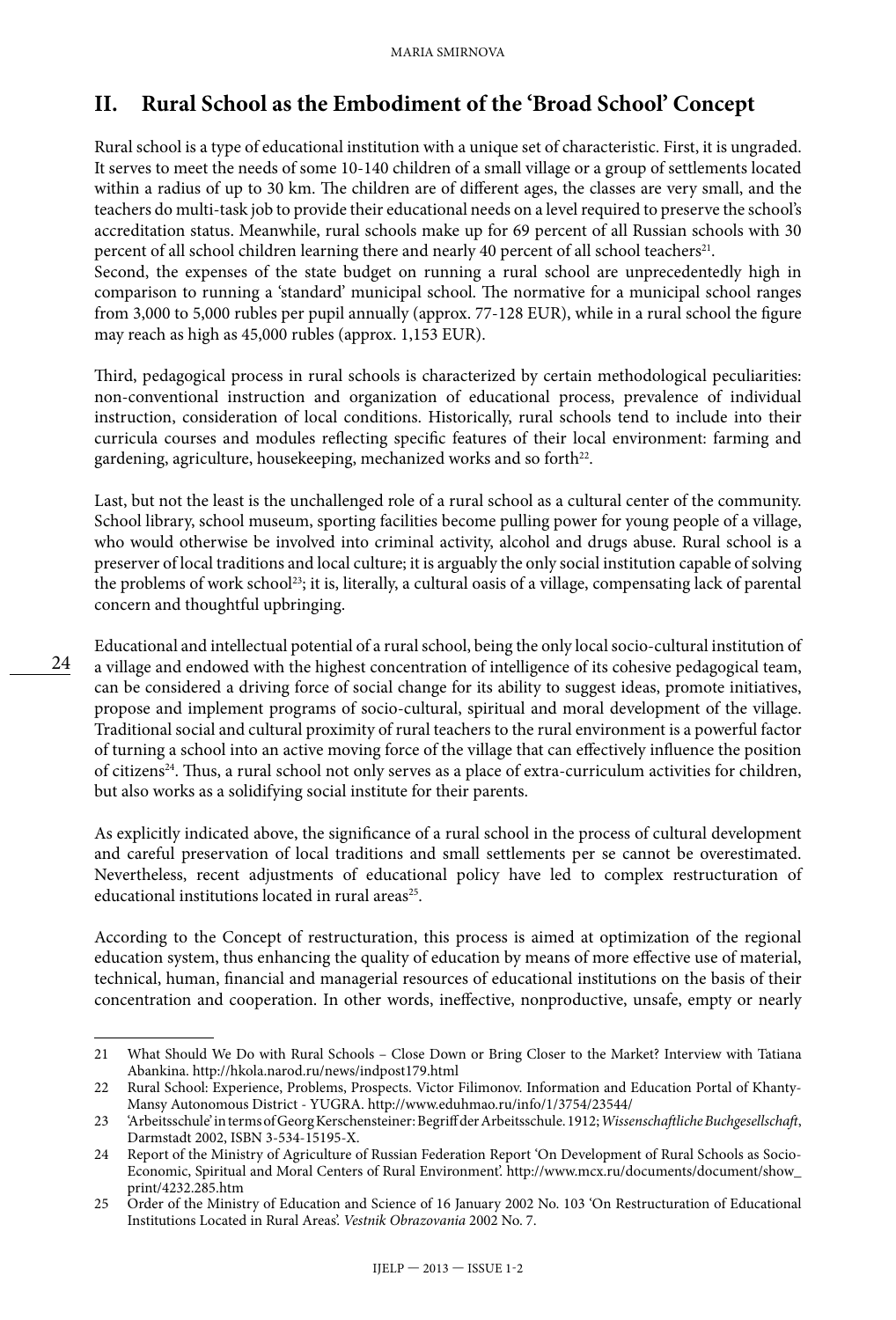empty rural schools are being closed down, their pupils readdressed to nearest larger school, whilst all transport expenses are being covered from local budget.

The Concept suggests that restructuring of the network of rural schools should be carried out by means of both structural and contensive modernization of their activities; the right of self-determination should be respected, while distance-learning, computerization and other technical innovations should be used to contribute to individual educational planning.

Four models of restructuring are proposed by the Concept:

- 1. creation of a basic rural school, providing a higher quality of students' knowledge seeking vocational and higher professional education. Transportation of children of nearest villages to the relevant basic school should be organized and maintained by local authorities;
- 2. establishment of e-learning centers in rural areas with extreme natural conditions and/or poor transportation network;
- 3. providing for effective networking between schools and educational institutions of primary and secondary vocational education, further education institutions, and social facilities, located in rural area;
- 4. conversion of small ungraded primary schools into structural divisions (branches) of larger secondary schools. In this case pedagogical and material resources are shared between the larger school and its branch, thus expenses for running an ineffective primary school are optimized.

As a result of this restructuring more than 12,000 rural schools were closed down during twelve previous years<sup>26</sup>. As mentioned before, official explanation of liquidation involves taking care of quality education of rural children. Schools located in dilapidated buildings, lacking new equipment and qualified teaching staff are closed, while modern basic schools are opened in larger settlements within a reasonable distance. The fact is, that sometimes children of school age have to wake up at 4 a.m. to catch the school bus at a bus stop located 'just across a small forest'27 from their house. The alternative is staying onboard at the basic school, thus involuntarily breaking away from their families and habitual environment.

Taking into account the core-forming role of a rural school, it is only to be expected that without the school a village will die. Considerate parents will move closer to the larger basic school, leaving behind unconcerned disadvantaged families, usually in risk zone of alcohol and drugs abuse. The chances are extremely faint that the right of their children to receive education will be respected.

Thus, economical concerns of the state unwilling to cover 'unreasonably high' expenses of running rural schools across the country, ignoring the principle of primary consideration of the best interests of the child28, unavoidably leads to losing the most defenseless category of children, their dropout from education system and, eventually, from the society. As a side effect we receive vast rural areas thinning out – a direct threat to agriculture, economics, and, to a larger extent, national security. Finally, this policy hardly contributes to striving poverty through education in Russia, as it pushes those in despair even deeper.

<sup>26</sup> Aleksandr Krilov. Dangerous Voyage for Knowledge. *Sovetskaya Rossia*, 10 February 2011. http://www.sovross.ru/ modules.php?name=News&file=article&sid=587474

<sup>27</sup> Natalia Ivanova-Gladilshikova. The Biggest Stories of the Year in Education. *Russian Journal*, 28 December 2009. http://www.russ.ru/pole/Sobytiya-goda-v-obrazovanii

<sup>28</sup> Article 3.1. of the United Nations Convention on the Rights of the Child (CRC): In all actions concerning children, whether undertaken by public or private social welfare institutions, courts of law, administrative authorities or legislative bodies, the best interests of the child shall be a primary consideration. CRC was ratified by the Soviet Union on 13 June 1990, entered into force on 15 September 1990.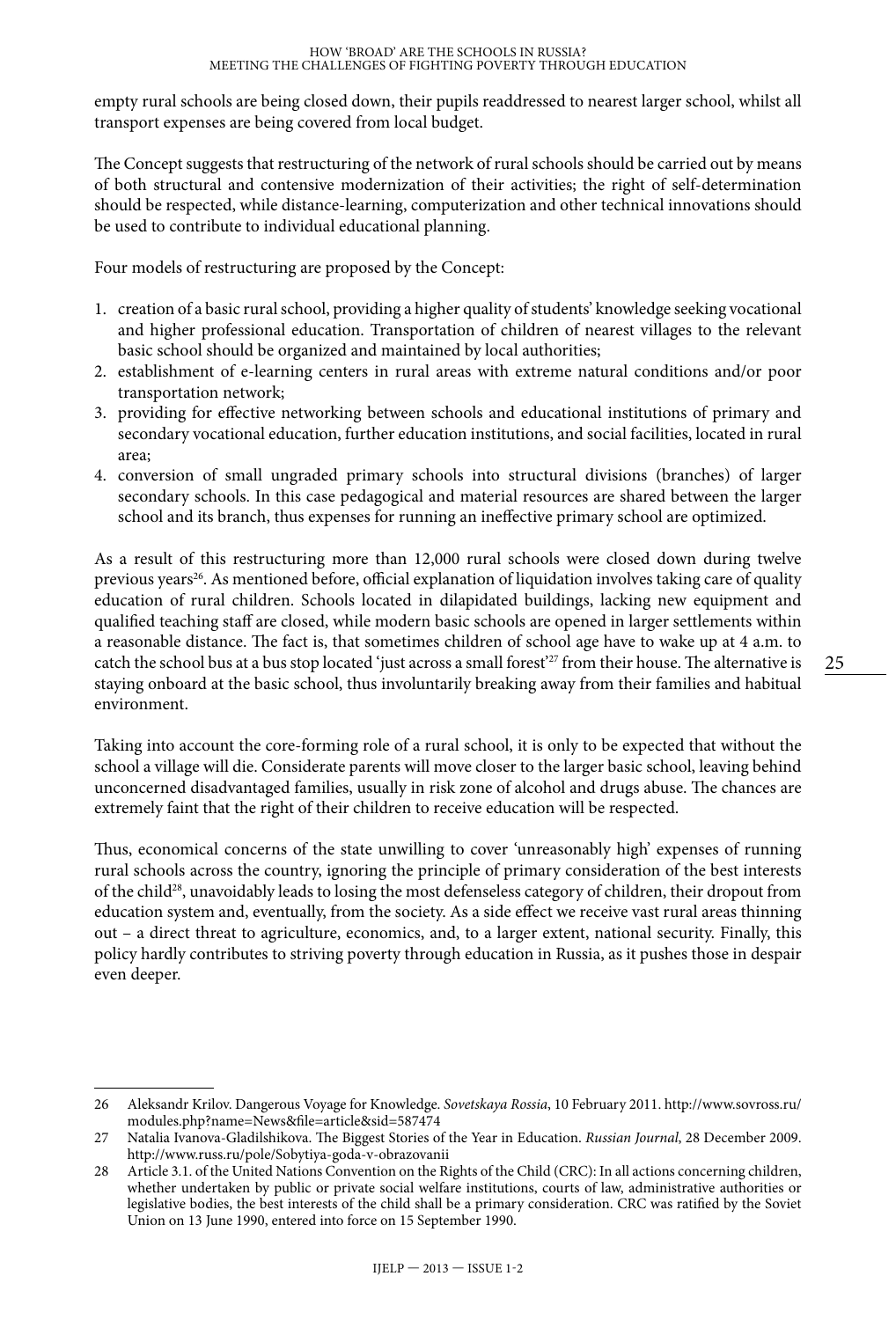# **III. Conclusion**

Education for disadvantaged and advancement through education – these are two sides of one coin Russia is trying to trade off since the beginning of post-soviet era.

It was back in 1998 when President Boris Yeltsin stated in his annual Address to the Federal Assembly that education reforms 'did not yet yield any tangible positive results. Free services are being spontaneously replaced by charged services; the system of education is becoming more strikingly divided into education for wealthy and the others'<sup>29</sup>.

Later in 2000<sup>30</sup> President Vladimir Putin acknowledged that education is free on paper only, while in reality it is unaffordable to most families living nearly or below minimal subsistence rate. The same message is repeated almost every year.

In 2004 Vladimir Putin diagnosed one of the most urgent problems of Russian society – limited access to quality education of low-income families. 'Education is accompanied by additional payments that few can afford. Curtailment of student accommodation and small social stipends do not allow children from low-income families, especially from remote towns and villages, to receive quality education'31. It is for the first time when the President links education with poverty by ascertaining that availability and accessibility of education will contribute to mitigation of the problem of poverty. By this 'problem' the President meant over 30 million people living below the minimal subsistence rate.

In 2009 President Dmitry Medvedev first announced the general concept of the National Educational Initiative 'Our New School'32. In the core of this concept is a school as a center of creativity and knowledge with vibrant social life and sport activity. Schools of the new model should become centers of interaction between parents and local community involving institutions of culture, healthcare, sport, recreation, and other social facilities. Schools as leisure centers should be available seven days a week, while school events, concerts, shows and sport contests should become family attractions.

President Medvedev emphasized the leading role of the school as the basic social institution that forms the identity of a child au pair with the parents. The school thus acts as a vehicle of transmitting cultural heritage and national values on to the new generation. The President expressed his belief that 'economy of innovation can only be formed in a social context as part of an innovative culture based on humanistic ideals, freedom of creativity, and the desire to improve the quality of life'. It's technological advancement rather than conventional instruction that, according to the President, will construct the foundation of modernization in the field of culture, especially in small cities, towns, villages, where there are no modern cinema halls, large libraries, theaters and exhibition centers. Significantly, President Medvedev accentuated the capacity of technological developments to broaden access to education in remote rural areas.

Finally, the latest Presidential Address to date cools down ardent optimism of the previous ones by returning to the original problem in its slightly modified wording. 'It is unfair – the President complains – that thousands of families live in barbarian, uncivilized conditions lacking elementary utilities and housing services, that children of remote villages are denied the access to normal education'33.

<sup>29</sup> Address of the President of Russian Federation to the Federal Assembly of 17 February 1998 'With Joint Efforts – to the Revival of Russia (on the Situation in the Country and Mainstreams of Politics in Russian Federation). *Rossiiskaya Gazeta* 1998 No. 36.

<sup>30</sup> Address of the President of Russian Federation to the Federal Assembly of 8 July 2000 'The Kind of Russia We Build'. *Rossiiskaya Gazeta 2000 No. 133.*

<sup>31</sup> Address of the President of Russian Federation Vladimir Putin to the Federal Assembly of 26 May 2004. *Rossiiskaya Gazeta 2004 No. 109.*

<sup>32</sup> Address of the President of Russian Federation Dmitry Medvedev to the Federal Assembly of 12 November 2009. *Rossiiskaya Gazeta* 2009 No. 214.

<sup>33</sup> Address of the President of Russian Federation to the Federal Assembly of 22 December 2009. *Rossiiskaya Gazeta*  2011 No. 290.